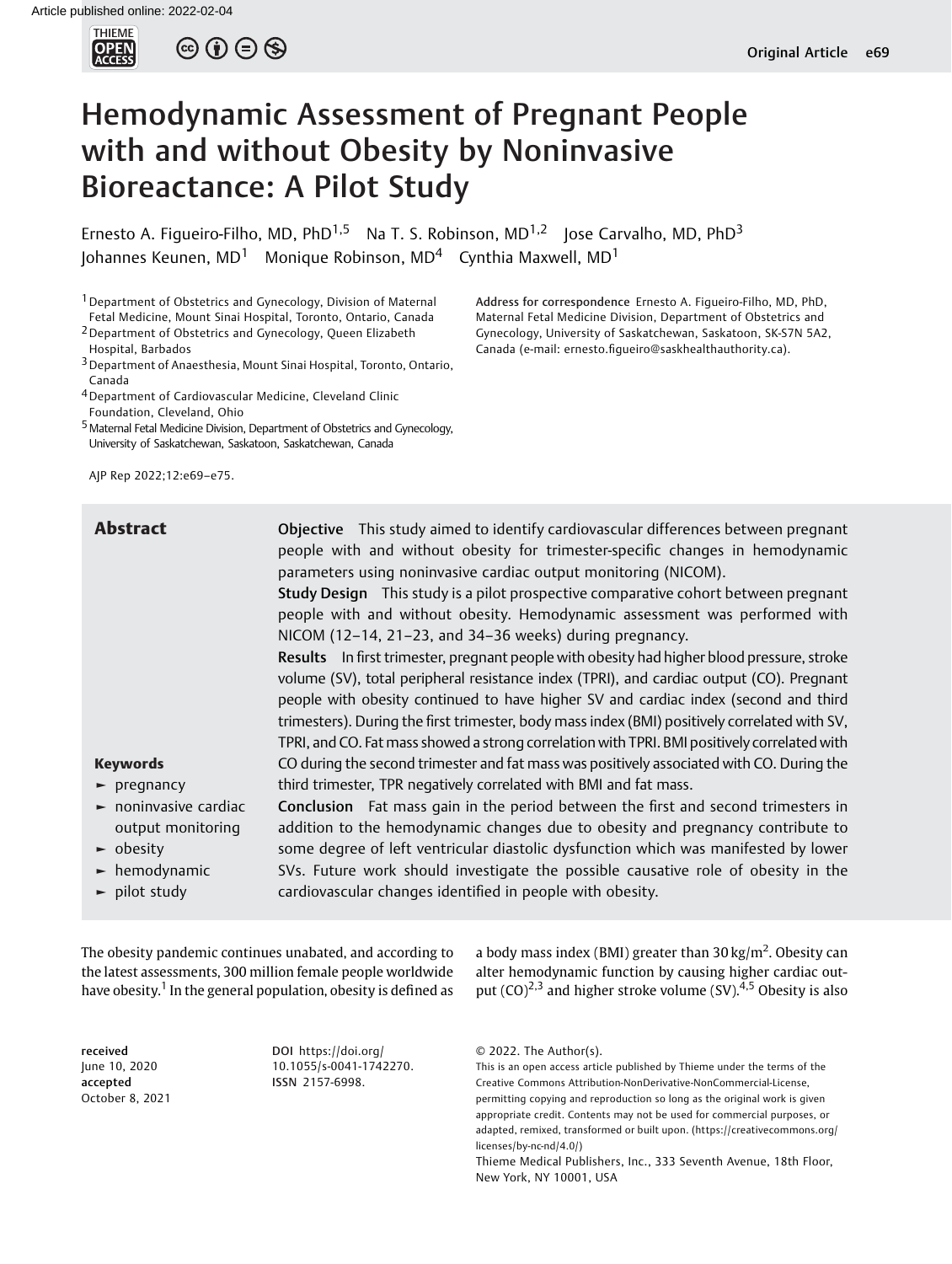associated with altered myocardial geometry $6$  and heart failure.<sup>7,8</sup>

Obesity in pregnancy is defined as a BMI greater than or equal to  $30 \text{ kg/m}^2$  at the first antenatal consultation and confers a high-risk status on the pregnancy.<sup>9</sup> In the United States, alone half of all pregnant people have overweight or obesity.<sup>10</sup> Pregnant people with obesity are at increased risk for gestational hypertension,<sup>11</sup> preeclampsia,<sup>12</sup> gestational diabetes, $11,13$  maternal mortality, $14$  and are more likely to have caesarean births.<sup>15,16</sup> There are also serious implications for the fetus including risk of stillbirth, $17$  macrosomia,<sup>18</sup> and congenital abnormalities.<sup>19</sup> Infants born to people with obesity more often demonstrate fetal distress in labor, meconium aspiration, and low Apgar's scores,  $20$  and, in future, life as adults with an increased risk of premature death.<sup>21</sup>

Identifying cardiovascular differences between pregnant people with and without obesity might assist in identifying targets for intervention to improve outcomes in these cohorts of patients.

Traditionally, the gold standard for central hemodynamic monitoring has been invasive through the use of a pulmonary artery catheter (PAC). Placement of these lines and the interpretation of the readings require considerable specialist expertise.<sup>14</sup> The development of transthoracic bioreactance monitoring has been revolutionary, as it permits noninvasive, bedside monitoring of the SV, and CO. Transthoracic bioreactance methods have been validated against open heart porcine models,  $22$  pulse contour analysis,  $23$  and the PAC.<sup>22,24</sup> Transthoracic bioreactance monitoring has been safely used in pregnancy<sup>25–28</sup> where it has demonstrated hemodynamic differences between preeclamptic and normotensive pregnant people.25,28

We hypothesized that by using noninvasive cardiac output monitoring (NICOM), we would be able to detect hemodynamic differences between pregnant people with and without obesity during the course of pregnancy.

# Methods

### Study Population

This prospective comparative cohort pilot study was conducted at a large tertiary care referral center (Mount Sinai Hospital, Toronto, Canada). We recruited two cohorts of pregnant people with and without obesity. At the time of initial booking into local antenatal clinic, people with obesity were identified by BMI greater than or equal to  $30 \text{ kg/m}^2$  and people without obesity by BMI 18 to 25 kg/m<sup>2</sup>.

All recruited patients were at least 18 years old and were followed longitudinally throughout their pregnancies. All patients agreed to participation by giving informed consent. The study was approved by the local institutional review board.

### Study Procedures

Patients were interviewed and pertinent past medical and social history were collected. Height was measured at the patient's first visit. Once per trimester (12–14, 21–23, and

34–36 weeks), all enrolled patients underwent the following assessments:

### Anthropometric Measurements

- Weight in kilograms (kg) was measured on a standard scale.
- Body fat was assessed using skin fold measurements at the triceps and thigh level with skinfold calipers.

## Cardiovascular Measurements

- Resting systolic and diastolic blood pressure was measured with a standard sphygmomanometer with an appropriately sized cuff.
- Hemodynamic assessment was performed with the bioreactance-based NICOM system (NICOM, Cheetah Medical Inc.). The NICOM noninvasively measured cardiac function parameters including mean arterial pressure (MAP), CO, cardiac index (CI), SV index (SVI), total peripheral resistance (TPR), and TPR index (TPRI). The definitions, units, and normal values of these parameters are as follows:
	- MAP (mm Hg) defined as the average pressure in a patient's arteries during one cardiac cycle. It is considered a better indicator of perfusion to vital organs than systolic blood pressure (SBP; normal range: 70–105 mm Hg).
	- CO (L/min) is the amount of blood the heart pumps through the circulatory system in 1 minute (normal range: 4–8 L/min).
	- $-$  CI (L/min/m<sup>2</sup>) is a hemodynamic parameter that describes the CO from left ventricle in 1minute to body surface area, thus relating heart performance to the size of the individual (normal range:  $2.5 - 4$  L/min/m<sup>2</sup>).
	- $-$  SVI (mL/m<sup>2</sup>/beat) is the amount of blood pumped by left ventricle in one contraction (beat) to body surface area (normal range:  $33-47$  mL/m<sup>2</sup>/beat).
	- TPR (dyne.s/cm<sup>3</sup>) is the resistance to blood flow offered by all of the systemic vasculature, excluding pulmonary vascular system. TPR is equivalent to systemic vascular resistance (SVR) when the central venous pressure (CVP) is low. NICOM monitor estimates TPR assuming CVP is negligible (e.g., equals to 0) and uses same calculation of SVR.
		- $SVR = (MAP CVP) \times 80 / CO$  (normal range: 800– 1,200 dyne.s/ $\text{cm}^3$ )
	- TPRI (dyne.s/ $\text{cm}^3/\text{m}^2$ ) is the TPR by patient's body surface area (normal range: 1,970–2,390 dyne.s/ $\text{cm}^3/\text{m}^2$ ).

The patient interfaced with the NICOM system through four disposable surface pregelled and glued double electrodes placed on the patient's skin, providing the connection for measurements of current flowing along the thorax. Two electrodes were placed on upper chest and two were placed on the upper abdomen to act as the source of a constant magnitude and, high-frequency current that provided homogeneous coverage of the thorax with an HF electrical field.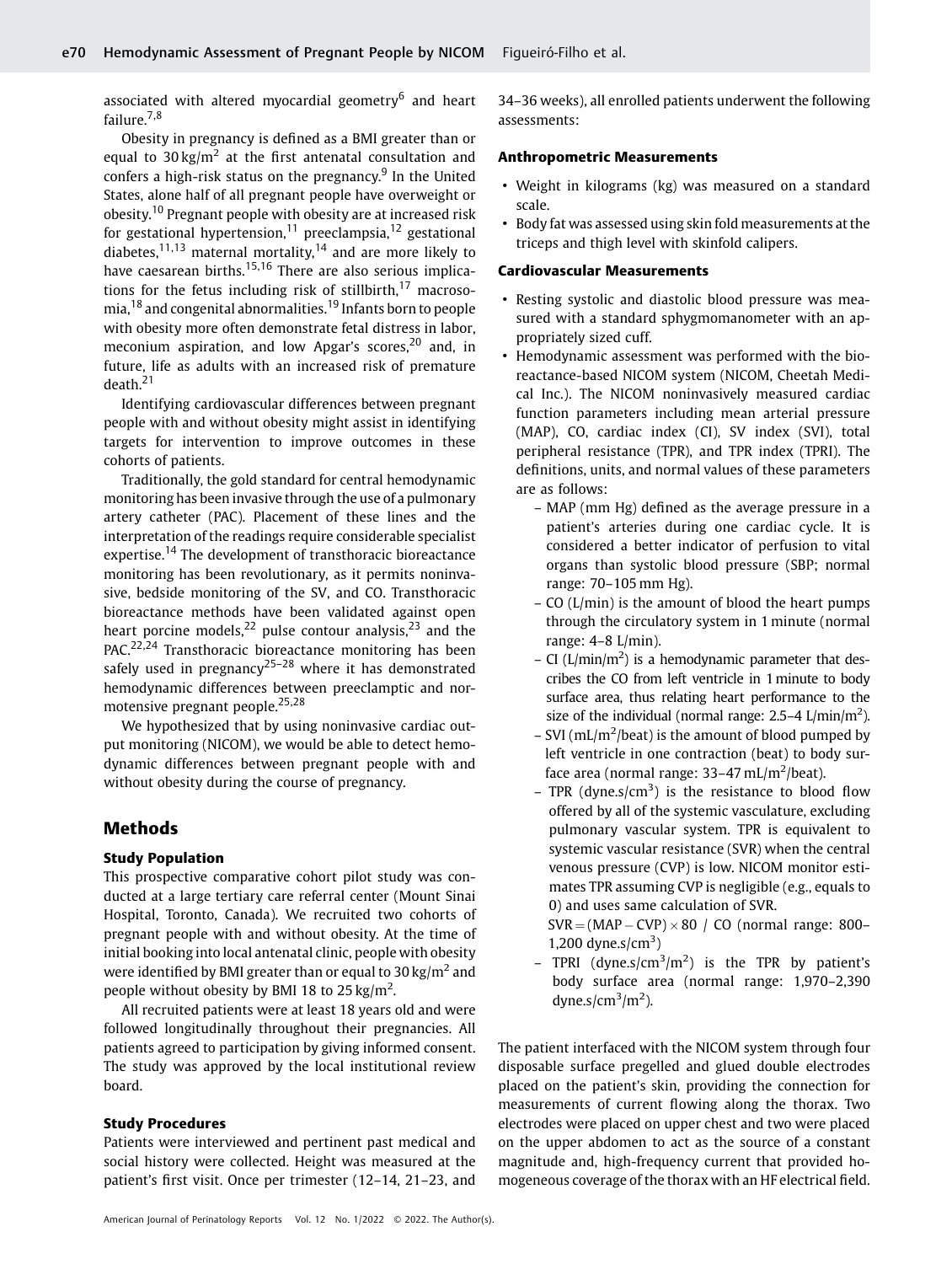#### Data Analysis

Continuous variables with normal distribution were expressed as means with standard deviations. The significance of comparison was assessed by Student's t-test. All pvalues were two-sided and a value of less than or equal to 0.05 was considered statistically significant. Associations between hemodynamic and anthropometric characteristics were calculated using Pearson's correlation coefficient (r). Statistical analyses were completed using commercially available software (SAS Version 9.2, SAS Institute, Cary, NC).

## Results

Seven pregnant people with obesity and eight with normal weight were enrolled in the study. In the group with obesity, six (6/7) patients completed the study, whereas in the group without obesity, seven (seven of eight) completed the study. One patient with normal weight and one patient with obesity presented with preterm births at 36 and 35 weeks, respectively, before they could be studied during the third trimester. All remaining patients in both groups completed their pregnancies without adverse obstetrical events and all had healthy term infants ( $> 37$  weeks). All neonates were discharged with mothers and no admission to neonatal intensive care unit (NICU) was reported. Both groups of women were age-matched at the time of enrolment and were of similar gravidity, parity and gestational age (►Table 1).

Of note, chronic hypertension was identified currently during pregnancy in three of seven (42.8%) patients with obesity and one of eight (12.5%) of patients without obesity. In regard to clinical history, people with obesity had higher rates of family history of diabetes (five of seven, 71.4% vs. five of eight, 62.5%), hypertension (six of seven, 85.7% vs, two of eight, 25%), cardiovascular events (five of seven, 71.4% vs. two of eight, 25%), stroke (four of seven, 57.1% vs. two of eight, 25%), and sickle-cell disease (one of seven, 14.2% vs. 0).

People with obesity had significantly higher enrollment BMI (39.8  $\pm$  3.9 vs. 22  $\pm$  2.5 kg/m<sup>2</sup>, p < 0.0001) and fat mass

Table 1 Demographic and anthropometric data of pregnant people with and without obesity at the time of study enrollment

|                                             | <b>Obese</b> | <b>Nonobese</b> | p        |  |
|---------------------------------------------|--------------|-----------------|----------|--|
| n                                           |              | 8               | ΝA       |  |
| Age $(y)$                                   | $33.7 + 5.2$ | $33.1 + 2.5$    | 0.79     |  |
| BMI ( $\text{kg/m}^2$ )                     | $39.8 + 3.9$ | $22.2 + 2.5$    | < 0.0001 |  |
| Fat mass $(\%)$                             | $40.6 + 3.6$ | $28.6 + 5.9$    | < 0.0001 |  |
| Gravity                                     | $3.4 + 2.1$  | $1.6 + 0.5$     | 0.06     |  |
| Parity                                      | $1.4 + 0.4$  | $1.2 + 0.5$     | 0.07     |  |
| Gestational age<br>at enrollment<br>(weeks) | $14.7 + 1.7$ | $14.7 + 1.9$    | 0.97     |  |

Abbreviations: BMI, body mass index; NA, indicates not applicable. Note: Data are expressed as mean  $\pm$  standard deviation.

Table 2 Hemodynamic data of pregnant people with and without obesity at the time of study enrollment (first trimester 12–14 weeks)

|                                               | Obese           | <b>Nonobese</b> | p         |
|-----------------------------------------------|-----------------|-----------------|-----------|
| n                                             | 7               | 8               | <b>NA</b> |
| SBP (mm Hq)                                   | $128 \pm 15$    | $99 + 13$       | < 0.01    |
| DBP (mm Hq)                                   | $75 + 10$       | $59 + 12$       | 0.02      |
| MAP (mm Hq)                                   | $92 + 13$       | $72 + 13$       | 0.01      |
| SV (mL)                                       | $101 + 20$      | $75 + 13$       | 0.01      |
| TPR $(dyn/s/cm5)$                             | $1,003 \pm 128$ | $997 + 189$     | 0.95      |
| TPRI (dyn/s/cm <sup>5</sup> /m <sup>2</sup> ) | $2,158 \pm 298$ | $1,665 \pm 394$ | 0.03      |
| CO (L/min)                                    | $7.34 \pm 1.15$ | $5.93 \pm 0.73$ | 0.01      |
| CI (L/min/m <sup>2</sup> )                    | $3.49 \pm 0.59$ | $3.61 \pm 0.42$ | 0.64      |

Abbreviations: CI, cardiac index; CO, cardiac output; DBP, diastolic blood pressure; MAP, mean arterial pressure; NA, indicates not applicable; SBP, systolic blood pressure; SV, stroke volume; TPR, total peripheral resistance; TPRI, total peripheral resistance index. Note: Data are expressed as mean  $\pm$  standard deviation.

 $(40.6 \pm 3.6 \text{ vs. } 28.6 \pm 5.9\%, p < 0.0001)$  when compared with people with normal weight (►Table 1).

In the first trimester assessments, people with obesity had higher SBP, diastolic blood pressure (DBP), MAP, SV, TPRI, and  $CO$  ( $\sim$ Table 2).

In the second and third trimesters, people with obesity demonstrated higher SVs and CI, while other parameters remained similar (►Table 3). BMI increased during the latter portions of pregnancy for both groups of people (►Table 3). Fat mass increased between the second and third trimesters for people with normal weight, whereas people with obesity demonstrated a reduction. (►Table 3).

Anthropometric and hemodynamic data were interrogated for degree of change between trimesters. Between the first and second trimester, blood pressure (SBP and MAP) significantly decreased for people with obesity but remained comparatively higher when compared with people with normal weight. The TPR and TPRI significantly decreased for both groups between the first and second trimester but the degree of decrease was more pronounced for people with obesity.

Correlation analysis was done per trimester and showed that BMI and fat mass were more closely related to hemodynamic measures during the first trimester. In the first trimester BMI positively correlated with SV ( $r = 0.54$ ,  $p = 0.04$ ), TPRI ( $r = 0.56$ ,  $p = 0.04$ ), and CO ( $r = 0.53$ ,  $p = 0.04$ ). Fat mass showed a strong correlation with TPRI during the first trimester ( $r = 0.68$ ,  $p = 0.01$ ).

BMI positively correlated with CO during the second trimester ( $r = 0.53$ ,  $p = 0.04$ ) as did fat mass ( $r = 0.55$ ,  $p = 0.03$ ). During the third trimester, BMI, as well as fat mass, negatively correlated with TPR ( $r = -0.56$ ,  $p = 0.05$ ;  $r = -0.59$ ,  $p = 0.04$ , respectively).

Further correlation analysis showed that the change in fat mass over the course of pregnancy significantly correlated with changes in TPR  $(r = 0.63, p = 0.04)$ , TPRI  $(r = 0.64,$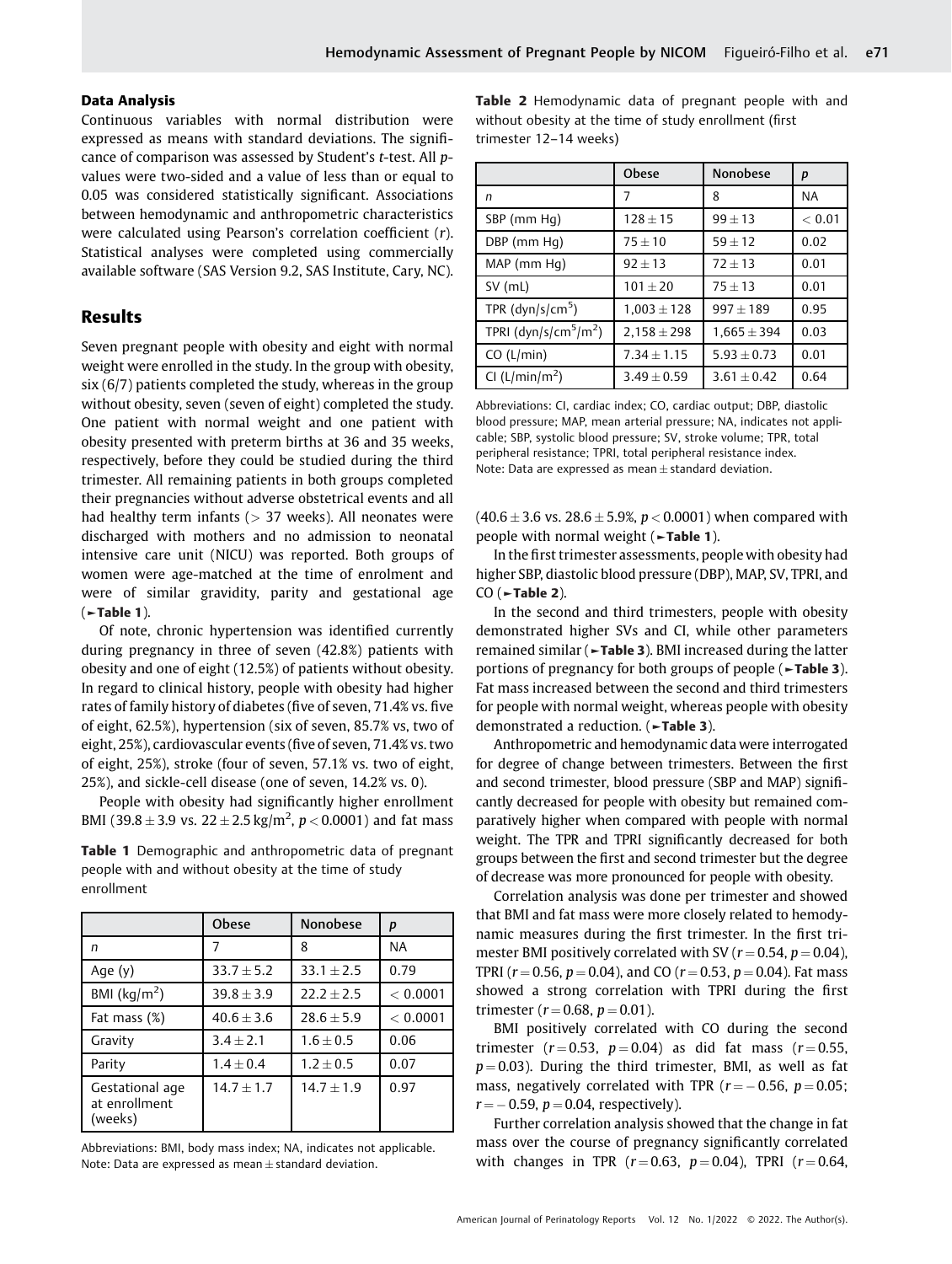|                            | Trimester 2 (21-23 weeks) |                 |           | Trimester 3 (34-36 weeks) |                 |           |
|----------------------------|---------------------------|-----------------|-----------|---------------------------|-----------------|-----------|
|                            | <b>Obese</b>              | <b>Nonobese</b> | p         | <b>Obese</b>              | <b>Nonobese</b> | p         |
| n                          | 7                         | 8               | <b>NA</b> | 6                         | 7               | <b>NA</b> |
| BMI ( $\text{kg/m}^2$ )    | 41.9                      | 25.9            | < 0.01    | 43.6                      | 27.2            | < 0.01    |
| Fat mass (%)               | 40                        | 26.3            | < 0.01    | 38.9                      | 29.9            | 0.01      |
| SBP (mm Hq)                | $118 \pm 15$              | $105 \pm 11$    | 0.09      | $116 \pm 16$              | $103 \pm 12$    | 0.10      |
| DBP (mm Hq)                | $70 \pm 13$               | $61 \pm 8$      | 0.10      | $73 \pm 11$               | $66 \pm 11$     | 0.32      |
| MAP (mm Hq)                | $80 \pm 7$                | $74 + 10$       | 0.25      | $87 \pm 12$               | $78 \pm 11$     | 0.19      |
| $SV$ (mL)                  | $99 + 22$                 | $73 \pm 11$     | 0.01      | $96 \pm 21$               | $73 \pm 15$     | 0.04      |
| TPR $(dyn/s/cm3)$          | $756 \pm 151$             | $942 \pm 69$    | 0.01      | $842 \pm 188$             | $1,043 \pm 168$ | 0.07      |
| TPRI                       | $1,634 \pm 312$           | $1,568 \pm 222$ | 0.65      | $1,826 \pm 367$           | $1,732 \pm 266$ | 0.6       |
| CO (L/min)                 | $8.16 \pm 1.56$           | $6.46 \pm 0.82$ | 0.02      | $8.55 \pm 1.50$           | $6.23 + 1.43$   | 0.02      |
| CI (L/min/m <sup>2</sup> ) | $4.49 \pm 1.65$           | $3.88 \pm 0.40$ | 0.44      | $3.98 \pm 0.71$           | $3.7 \pm 0.66$  | 0.47      |

Table 3 Anthropometric and hemodynamic data of pregnant people with and without obesity in the second (21–23 weeks) and third trimesters (34–36 weeks)

Abbreviations: CI, cardiac index; CO, cardiac output; DBP, diastolic blood pressure; MAP, mean arterial pressure; NA, indicates not applicable; SBP, systolic blood pressure; SV, stroke volume; TPR, total peripheral resistance; TPRI, total peripheral resistance index. Note: Data are expressed as mean  $\pm$  standard deviation.

 $p=0.03$ ), CO ( $r=-0.71$ ,  $p=0.01$ ), and CO ( $r=-0.68$ ,  $p = 0.02$ ;  $\blacktriangleright$  Figs. 1,2,3,4).

# **Discussion**

The aim of this study was to profile hemodynamic parameters longitudinally throughout pregnancy in people with obesity and normal weight using NICOM and to record pregnancy outcomes.

In this small pilot study, we identified important cardiovascular differences in pregnant people with and without obesity throughout gestation. Given the small numbers, we were not able to correlate these hemodynamic changes to maternal and fetal outcomes.

Classically, obesity has been associated with a higher cardiovascular workload. To offset this, several hemodynamic changes take place. For example, the Frank–Starling curve shows a leftward shift, with afterload reduction which is mainly due to decreased TPR. In some populations, the higher levels of the adipocytokine leptin which is released by fat cells have been associated with this drop in TPR.<sup>29</sup>

With higher levels of adiposity, individuals with obesity have higher circulating blood volume, as well as a higher SV.<sup>30</sup> There is also a tendency toward higher resting heart rate. As CO is the product of SV and heart rate, individuals with obesity typically have a higher CO than age- and sexmatched normal weight individuals. Over time, this compensatory mechanism can affect the myocardium causing left and right ventricular enlargement and hypertrophy. Unchecked, chamber dilation can progress to diastolic and systolic ventricular dysfunction which in severe cases can lead to overt heart failure.



Fig. 1 Correlation between fat mass change and total peripheral resistance (TPR) change during pregnancy.



Fig. 2 Correlation between fat mass change and total peripheral resistance index (TPRI) change during pregnancy.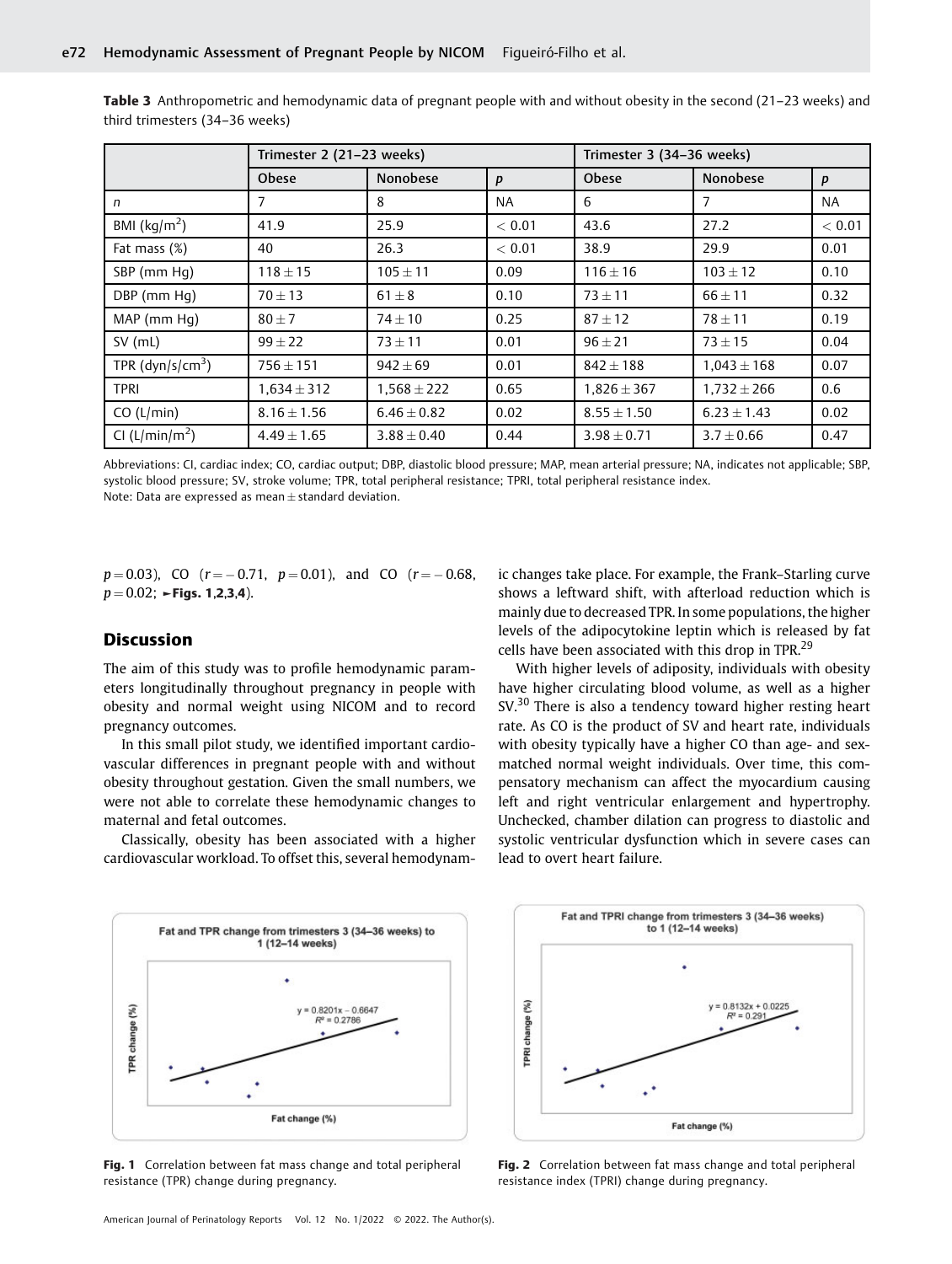

Fig. 3 Correlation between fat mass change and cardiac output (CO) change during pregnancy.



Fig. 4 Correlation between fat mass change and cardiac index (CI) change during pregnancy.

It is important to note that in normal pregnancies, some of the hemodynamic changes seen with obesity are also present. For example, there is a 40 to 50% increase in circulating blood volume. SV and CO also increase while TPR falls.<sup>30</sup>

SV fell consistently throughout pregnancy in our study patients. SV is physiologically the difference between enddiastolic volume (EDV) and end-systolic volume (ESV);  $(SV = EDV - ESV).$ <sup>31</sup> None of study patients showed clinical signs of heart failure, suggesting that ventricular systolic function remained adequate. We speculate that the decrease in SV may be related to mild ventricular diastolic impairment.

In our study, we observed an association between changes in fat mass and hemodynamic indices. With fat mass gain, there is a trend toward higher TPR and lower CO. These changes may be related to adipocytokines (e.g., leptin, ghrelin, and adiponectin) which are secreted from adipose tissue and are present in higher concentration in individuals with obesity. Adipocytokines, such as leptin, are also higher in pregnancy in people with and without obesity<sup>32</sup> due to secretion by the placenta. Leptin levels rise during pregnancy and peak during the second trimester. Elevated leptin levels have been seen with gestational diabetes $33$  and gestational hypertension/preeclampsia. $34$  Leptin levels were not measured in this study, so it is unknown what role they may have played in maternal hemodynamic alterations.

It is also noteworthy that most of the hemodynamic and anthropometric changes noted in the study group occurred between the first and second trimesters. An epidemiological study by Villamor and Cnattingius<sup>35</sup> suggested that weight gain between pregnancies was associated with higher incidence of adverse fetal outcome. Intrapregnancy weight gain has also been associated with adverse maternal and fetal outcome.<sup>36,37</sup>

Although our numbers are too small to draw specific conclusions, we speculate that fat mass gain between the first and second trimesters, in addition to the hemodynamic changes already present due to obesity and pregnancy, may have caused some degree of left ventricular diastolic dysfunction and therefore, lower SVs.

This hypothesis could not be confirmed due to lack of echocardiographic studies on both cohorts. The hypothetical causality between obesity gain and altered NICOM parameters, and the potential for left ventricular diastolic dysfunction, can be better explored in future studies. Our study suggests that incorporating echocardiographic parameters with NICOM in pregnant populations with obesity may clarify this matter.

We identified that our patients with obesity maintained stable CO and CI. This fact might be reflective of young age and the ability to compensate with higher heart rates. Extrapolating from this, for people with obesity at the start of pregnancy, more focused fat mass management between the first and second trimesters could confer better hemodynamic function, mitigating the higher TPR, and lower CO/CI.

This pilot study was designed to assess the clinical utility of NICOM in pregnant people with and without obesity. It was possible to identify that NICOM was useful in tracking cardiovascular and hemodynamic changes throughout the course of gestation. Further studies, including echocardiographic assessments, are necessary to corroborate these findings. It would be interesting to observe whether the hemodynamic changes identified in this pilot study are resolved in the postpartum period and how such resolution might be explained by changes in weight, BMI, and/or fat mass.

### Limitations

Future work with larger patient groups could investigate the possible causative role of the adipocytokines (leptin and adiponectin) in the cardiovascular changes seen in pregnancy affected by obesity. It is well known that leptin can cause chronic oxidative stress in endothelial cells, stimulate migration and proliferation of vascular smooth cells, and induce calcification of vascular cells, thus contributing to vascular pathology.38–<sup>40</sup> In patients with obesity and diabetes, the elevation of leptin levels also causes a reduction of nitric oxide (NO) and attenuation of NO vasodilation, contributing to increased vascular resistance.<sup>41,42</sup>

# Conclusion

Obesity remains one of the major health care concerns of our time and obesity in pregnancy has serious adverse implications for our patients and maternal cardiac health. Although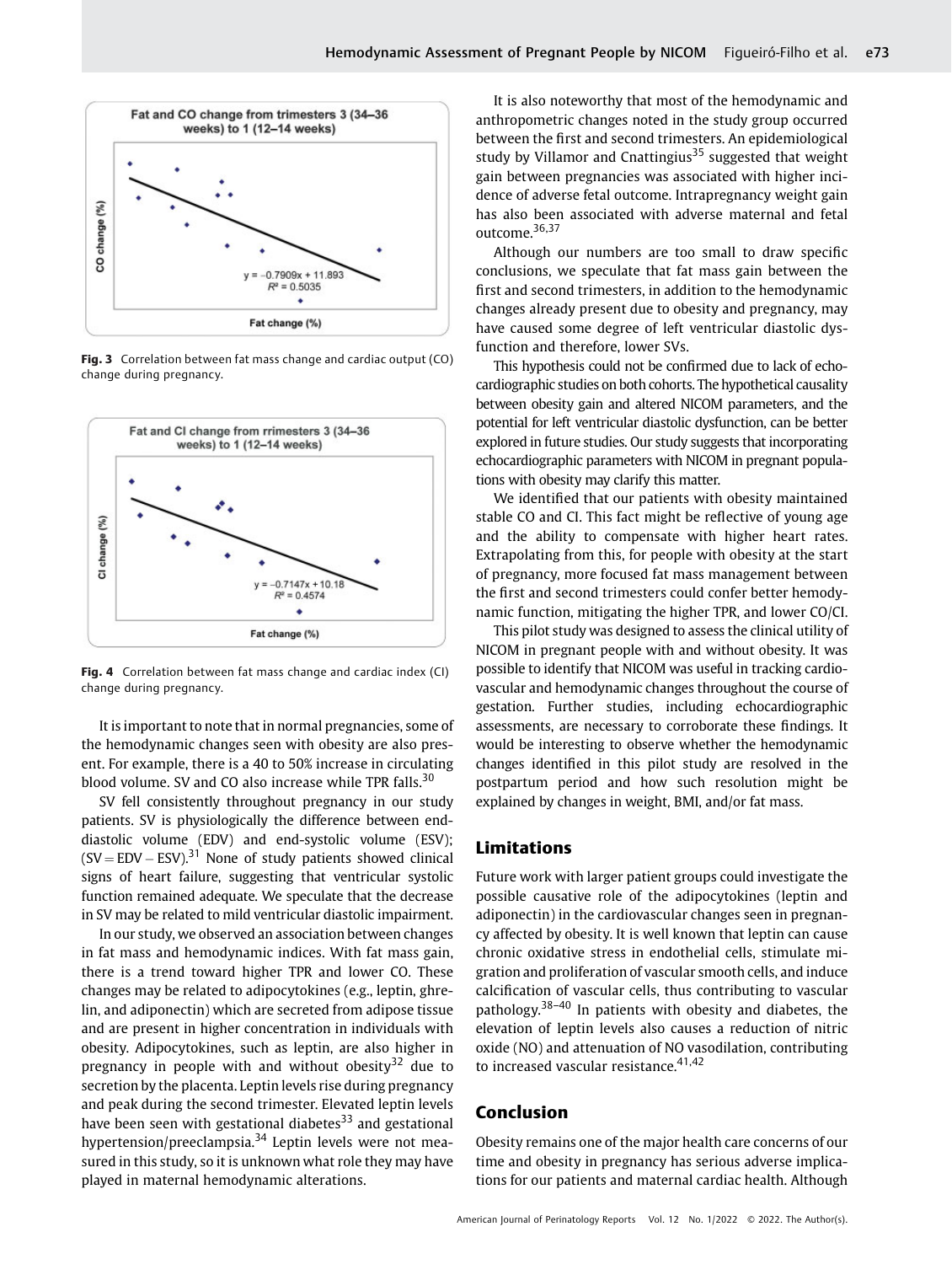our numbers are too small in this pilot study to draw inference, we suggest that further investigation into the role of weight gain and fat mass management between the first and second trimesters is warranted, as this period coincides with potentially detrimental cardiovascular changes.

Financial Support There was no financial support to this research.

Conflicts of Interest None declared.

Acknowledgments

Authors thank Dr. Junmin Yang for sterling assistance with the statistical analysis included in this paper.

#### References

- 1 WHO. Obesity and overweight. Accessed December 21, 2021 at: <http://www.who.int/mediacentre/factsheets/fs311/en/>
- 2 Danias PG, Tritos NA, Stuber M, Kissinger KV, Salton CJ, Manning WJ. Cardiac structure and function in the obese: a cardiovascular magnetic resonance imaging study. J Cardiovasc Magn Reson 2003;5(03):431–438
- 3 de Simone G, Devereux RB, Daniels SR, et al. Stroke volume and cardiac output in normotensive children and adults. Assessment of relations with body size and impact of overweight. Circulation 1997;95(07):1837–1843
- 4 Poirier P, Giles TD, Bray GA, et al; American Heart Association; Obesity Committee of the Council on Nutrition, Physical Activity, and Metabolism. Obesity and cardiovascular disease: pathophysiology, evaluation, and effect of weight loss: an update of the 1997 American Heart Association Scientific Statement on Obesity and Heart Disease from the Obesity Committee of the Council on Nutrition, Physical Activity, and Metabolism. Circulation 2006; 113(06):898–918
- 5 Robinson MR, Scheuermann-Freestone M, Leeson P, et al. Uncomplicated obesity is associated with abnormal aortic function assessed by cardiovascular magnetic resonance. J Cardiovasc Magn Reson 2008;10:10
- 6 Rider OJ, Petersen SE, Francis JM, et al. Ventricular hypertrophy and cavity dilatation in relation to body mass index in women with uncomplicated obesity. Heart 2011;97(03):203–208
- 7 Kenchaiah S, Evans JC, Levy D, et al. Obesity and the risk of heart failure. N Engl J Med 2002;347(05):305–313
- 8 He J, Ogden LG, Bazzano LA, Vupputuri S, Loria C, Whelton PK. Risk factors for congestive heart failure in US men and women: NHANES I epidemiologic follow-up study. Arch Intern Med 2001;161(07):996–1002
- 9 Heslehurst N, Simpson H, Ells LJ, et al. The impact of maternal BMI status on pregnancy outcomes with immediate short-term obstetric resource implications: a meta-analysis. Obes Rev 2008;9 (06):635–683
- 10 American College of Obstetricians and Gynecologists. ACOG Committee opinion no. 549: obesity in pregnancy. Obstet Gynecol 2013;121(01):213–217
- 11 Schrauwers C, Dekker G. Maternal and perinatal outcome in obese pregnant patients. J Matern Fetal Neonatal Med 2009;22(03):218–226
- 12 O'Brien TE, Ray JG, Chan WS. Maternal body mass index and the risk of preeclampsia: a systematic overview. Epidemiology 2003; 14(03):368–374
- 13 Sebire NJ, Jolly M, Harris JP, et al. Maternal obesity and pregnancy outcome: a study of 287,213 pregnancies in London. Int J Obes Relat Metab Disord 2001;25(08):1175–1182
- 14 Chatterjee K. The Swan-Ganz catheters: past, present, and future. A viewpoint. Circulation 2009;119(01):147–152
- 15 Chung JH, Melsop KA, Gilbert WM, et al. Increasing pre-pregnancy body mass index is predictive of a progressive escalation in adverse pregnancy outcomes. J Matern Fetal Neonatal Med 2012;25(09):1635–1639
- 16 Weiss JL, Malone FD, Emig D, et al; FASTER Research Consortium. Obesity, obstetric complications and cesarean delivery rate–a population-based screening study. Am J Obstet Gynecol 2004; 190(04):1091–1097
- 17 Kristensen J, Vestergaard M, Wisborg K, Kesmodel U, Secher NJ. Pre-pregnancy weight and the risk of stillbirth and neonatal death. BJOG 2005;112(04):403–408
- Jolly MC, Sebire NJ, Harris JP, Regan L, Robinson S. Risk factors for macrosomia and its clinical consequences: a study of 350,311 pregnancies. Eur J Obstet Gynecol Reprod Biol 2003;111(01):9–14
- 19 Stothard KJ, Tennant PW, Bell R, Rankin J. Maternal overweight and obesity and the risk of congenital anomalies: a systematic review and meta-analysis. JAMA 2009;301(06):636–650
- 20 Cedergren MI. Maternal morbid obesity and the risk of adverse pregnancy outcome. Obstet Gynecol 2004;103(02):219–224
- 21 Reynolds RM, Allan KM, Raja EA, et al. Maternal obesity during pregnancy and premature mortality from cardiovascular event in adult offspring: follow-up of 1 323 275 person years. BMJ 2013;347:f4539
- Keren H, Burkhoff D, Squara P. Evaluation of a noninvasive continuous cardiac output monitoring system based on thoracic bioreactance. Am J Physiol Heart Circ Physiol 2007;293(01): H583–H589
- 23 Squara P, Rotcajg D, Denjean D, Estagnasie P, Brusset A. Comparison of monitoring performance of Bioreactance vs. pulse contour during lung recruitment maneuvers. Crit Care 2009;13(04):R125
- 24 Raval NY, Squara P, Cleman M, Yalamanchili K, Winklmaier M, Burkhoff D. Multicenter evaluation of noninvasive cardiac output measurement by bioreactance technique. J Clin Monit Comput 2008;22(02):113–119
- 25 Monteith C, McSweeney L, Breatnach CR, et al. Non-invasive cardiac output monitoring (NICOM) can predict the evolution of uteroplacental disease-Results of the prospective HANDLE study. Eur J Obstet Gynecol Reprod Biol 2017;216:116–124
- 26 Doherty A, El-Khuffash A, Monteith C, et al. Comparison of bioreactance and echocardiographic non-invasive cardiac output monitoring and myocardial function assessment in primagravida women. Br J Anaesth 2017;118(04):527–532
- 27 Doherty A, Ohashi Y, Downey K, Carvalho JC. Non-invasive monitoring based on bioreactance reveals significant hemodynamic instability during elective cesarean delivery under spinal anesthesia [in multiple languages]. Rev Bras Anestesiol 2011;61 (03):320–325
- 28 Ohashi Y, Ibrahim H, Furtado L, Kingdom J, Carvalho JC. Noninvasive hemodynamic assessment of non-pregnant, healthy pregnant and preeclamptic women using bioreactance [corrected]. Rev Bras Anestesiol 2010;60(06):603–613, 335–340. Doi: 10.1016/S0034-7094(10)70075-1
- 29 Schutte R, Huisman HW, Schutte AE, Malan NT. Leptin is favourably associated with vascular function in obese Caucasians, but not in obese Africans. J Hum Hypertens 2005;19(12):933–939
- 30 Marchi J, Berg M, Dencker A, Olander EK, Begley C. Risks associated with obesity in pregnancy, for the mother and baby: a systematic review of reviews. Obes Rev 2015;16(08):621–638
- 31 McMurray JJV, Adamopoulos S, Anker SD, et al; ESC Committee for Practice Guidelines. ESC Guidelines for the diagnosis and treatment of acute and chronic heart failure 2012: The Task Force for the Diagnosis and Treatment of Acute and Chronic Heart Failure 2012 of the European Society of Cardiology. Developed in collaboration with the Heart Failure Association (HFA) of the ESC. Eur Heart J 2012;33(14):1787–1847
- 32 Highman TJ, Friedman JE, Huston LP, Wong WW, Catalano PM. Longitudinal changes in maternal serum leptin concentrations,